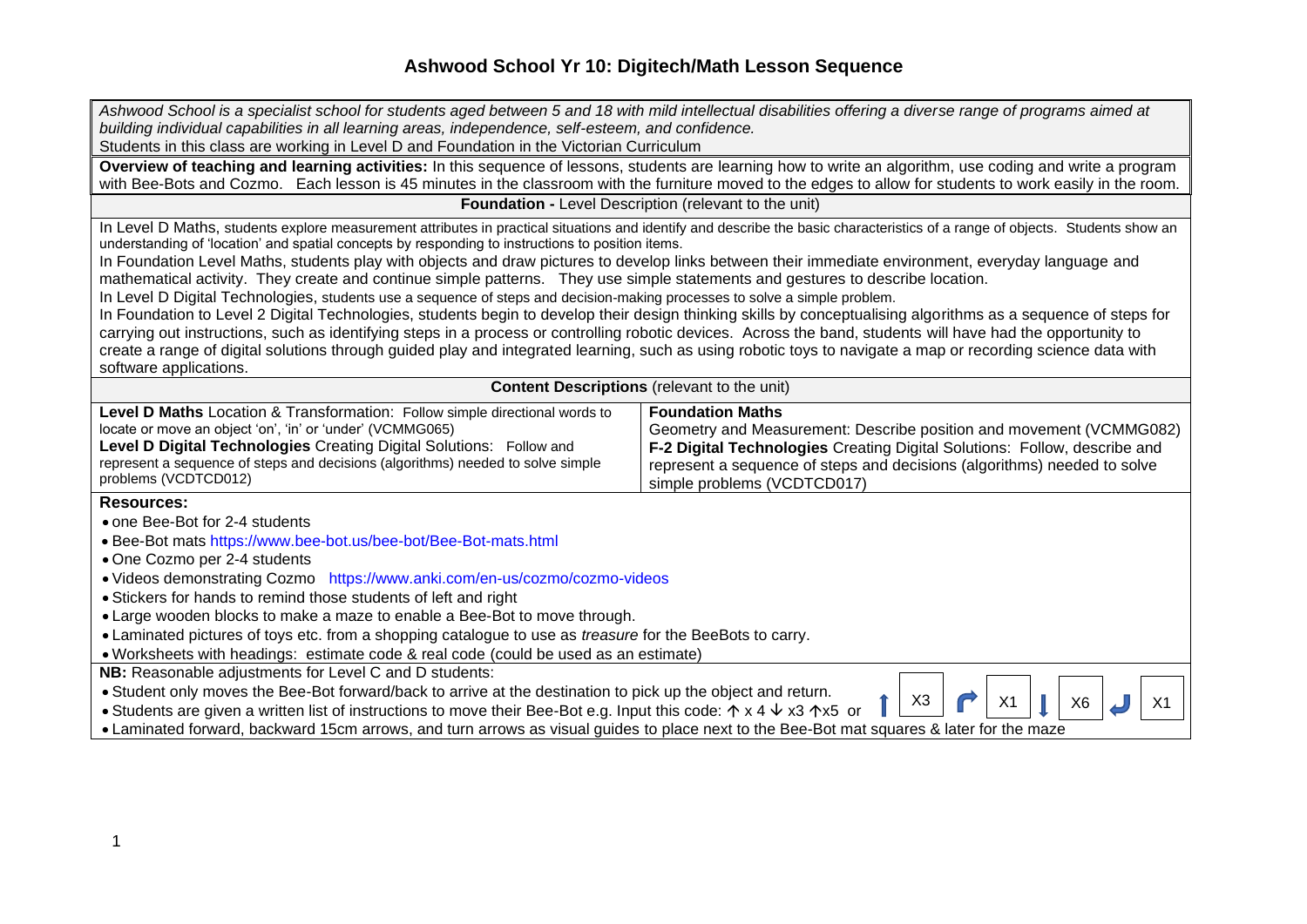| <b>Learning Intent &amp; Success Criteria</b> | <b>Lesson Activities</b>                                                                                                                                     | <b>Assessment</b>      |
|-----------------------------------------------|--------------------------------------------------------------------------------------------------------------------------------------------------------------|------------------------|
| Session 1: Introduce the Bee-Bot              | <b>Whole Group introduction:</b>                                                                                                                             | Observe how well       |
|                                               | 1. Review last terms language of location and position and how to direct a person from one                                                                   | students can           |
| Learning Intention: I can write an            | area to another using the correct language. Introduce the vocabulary algorithm as a well-                                                                    | estimate the correct   |
| algorithm                                     | designed set of steps used to solve a problem. Complete a shared writing of an algorithm                                                                     | steps in any direction |
|                                               | to send a student to pick up an object in the classroom using directional language and                                                                       | and trouble-shoot to   |
| <b>Success Criteria:</b>                      | number of steps to take. Test the algorithm.                                                                                                                 | change the             |
| . I can listen and respond to others'.        | 2. Demonstrate the Bee-Bot – how to turn on and off, how to program to move forwards and                                                                     | instruction.           |
| . I can code the Bee-Bot to move to           | back and how to reset. Students have a turn to estimate how many steps forward/back to                                                                       |                        |
| &/or from a position on the grid              | reach a destination prior to testing their code.                                                                                                             |                        |
| map.                                          | Activity: In groups of 2-4, students estimate the number of steps to move from one Bee-Bot                                                                   |                        |
|                                               | square to their choice of square, writing down their estimate. Students test and write down                                                                  |                        |
|                                               | the actual number. Students rotate through all the mats using estimate and test on each                                                                      |                        |
|                                               | mat.                                                                                                                                                         |                        |
|                                               | Adjustment: A 15cm arrow is placed on the mat as a visual of the direction the Bee-Bot is to                                                                 |                        |
|                                               | take.                                                                                                                                                        |                        |
|                                               | Whole group conclusion: Did you get better at guessing the actual number of steps it                                                                         |                        |
|                                               | would take? Why do you think? What do you know about the Bee-Bot?<br>Teacher: Ask the students how would we find out how big each Bee-Bot square is? Using a |                        |
|                                               | ruler measure the length and width of the Bee-Bot square. Will knowing this help with future                                                                 |                        |
|                                               | programming of the Bee-Bot? NB: move forward or backward in 15 cm intervals, or to turn                                                                      |                        |
|                                               | at a 90 degree angle to the left or right.                                                                                                                   |                        |
| Session 2 - 4:                                | Whole Group introduction: Introduce the vocabulary coding - Coding is the sequence of                                                                        | Assessment:            |
|                                               | instructions or commands for a computer or other digital device to follow. Teacher invites                                                                   | anecdotal notes        |
| Learning Intention: I can code the            | students to demonstrate a code on the Bee-Bot from previous week's lesson.                                                                                   | based on the           |
| Bee-Bot to move on a grid using the           | From this week a roster of students will be invited to demonstrate coding with the Bee-Bot.                                                                  | students who do a      |
| language of forward/back/turn right           | During these sessions students will take turns using the Bee-Bots on the Bee-Bot maps at the                                                                 | demonstration at the   |
| &/or left                                     | beginning of each lesson.                                                                                                                                    | beginning of the       |
|                                               | Activity: Students design a treasure hunt in groups of 2-4 to test out other student's ability to                                                            | class noting their     |
| <b>Success Criteria:</b>                      | use the Bee Bots. Student A writes/draws their code and Student B tests to see if they were                                                                  | ability to set a task  |
| . I will listen and respond to others'.       | correct. E.g. one student places a <i>treasure</i> on what part of the Bee-Bot mat. The other                                                                | &/or carry out the     |
| . I will make the Bee-Bot move to a           | student must pick up that object with the Bee-Bot and return to the initial place using different                                                            | task.                  |
| position on the grid map.                     | and interesting codes to arrive at the treasure. Students have a turn on each Bee-Bot mat                                                                    |                        |
|                                               | rotating approximately at 10-minute intervals.                                                                                                               |                        |
|                                               | Adjustment: place a $L \& R$ sticker on student's hands to remind them of left and right.                                                                    |                        |
|                                               | Whole group conclusion: What was a challenge today? Why was it a challenge? How did                                                                          |                        |
|                                               | you solve it?                                                                                                                                                |                        |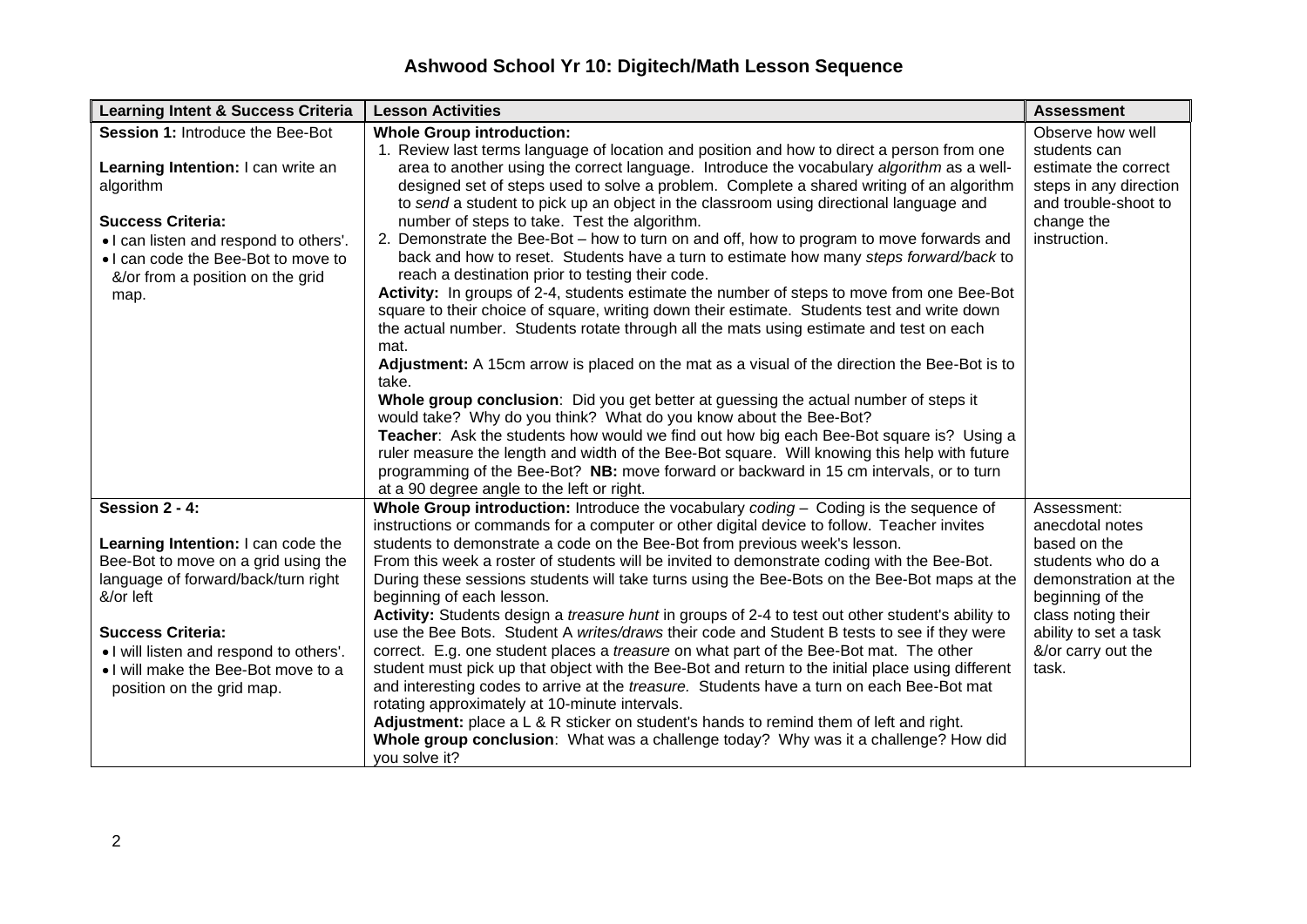| <b>Learning Intent &amp; Success Criteria</b>                                                                                                                                                                                                                                                                                                                                                     | <b>Lesson Activities</b>                                                                                                                                                                                                                                                                                                                                                                                                                                                                                                                                                                                                                                                                                                                                                                                                                                                                                                                                                                                                                                                                                                                                                                                                                                                                                                                                                                                                                                                                                                                                                         | <b>Assessment</b>                                                                                                                                                                        |
|---------------------------------------------------------------------------------------------------------------------------------------------------------------------------------------------------------------------------------------------------------------------------------------------------------------------------------------------------------------------------------------------------|----------------------------------------------------------------------------------------------------------------------------------------------------------------------------------------------------------------------------------------------------------------------------------------------------------------------------------------------------------------------------------------------------------------------------------------------------------------------------------------------------------------------------------------------------------------------------------------------------------------------------------------------------------------------------------------------------------------------------------------------------------------------------------------------------------------------------------------------------------------------------------------------------------------------------------------------------------------------------------------------------------------------------------------------------------------------------------------------------------------------------------------------------------------------------------------------------------------------------------------------------------------------------------------------------------------------------------------------------------------------------------------------------------------------------------------------------------------------------------------------------------------------------------------------------------------------------------|------------------------------------------------------------------------------------------------------------------------------------------------------------------------------------------|
| <b>Session 5-6: Navigating a maze with</b><br>the Bee-Bot<br>Learning Intention: I can build a maze<br>with blocks and program the Bee-Bot to<br>navigate the maze in a team.<br><b>Success Criteria:</b><br>. I will build a maze using blocks of<br>different lengths to enable the Bee-Bot<br>to move easily through it.<br>. I will program a Bee-Bot to move<br>through another groups maze. | Whole group introduction: Teacher introduces the word algorithm. program. A<br>(computer) program is an algorithm - or set of algorithms - that a computer can execute<br>to perform behaviour that has been pre-determined by the programmer to solve a solution<br>or meet some other need. It has been coded into something that can be understood by a<br>computer.<br>Teacher demonstrates how to build a maze using large wooden blocks. Students are<br>invited to program the Bee-Bot to move through the teacher-built maze. Were you able to<br>accurately move the Bee-Bot? Remind the students of how far each Bee-Bot step is and<br>what that means for the building of the maze? Invite a student to use a ruler to measure<br>the 15cm on wooden blocks of different sizes. Ask them how they will solve the issue of<br>the length of each section of their maze.<br>Activity: Students are in groups of 2 or 3 to work together to build their maze and<br>program the Bee-Bot. Once students have tested their maze they swap to a maze built by<br>another group and program the Bee-Bot in their maze.<br>Whole group conclusion: Is it easier to program a Bee-Bot to navigate a Bee-Bot map or<br>student-made maze? Did you have challenges in building the maze to allow the Bee-Bot<br>to move easily? How did you solve them? E.g. change the length of each section by<br>using different-sized blocks.<br>Additional challenges from https://www.digitaltechnologieshub.edu.au/teachers/lesson-<br>ideas/buzzing-with-bee-bots (accessed 12/5/2018) | Observation &<br>anecdotal notes -<br>how well do they<br>work in a team? Are<br>they able to build a<br>maze? How do they<br>problem solve when<br>the Bee-Bot program<br>doesn't work. |
| Session 7: Introduce Cozmo<br><b>Learning Intention:</b><br>I can play a game with Cozmo<br>I can do a trick with Cozmo                                                                                                                                                                                                                                                                           | Whole group introduction: Introduce the robot Cozmo to the students. Watch some of<br>the videos demonstrating Cozmo https://www.anki.com/en-us/cozmo/cozmo-videos.<br>Discuss some safety rules for working with Cozmo. Show them what Cozmo can do<br>highlighting the connection procedure. Use the Interactive White Board (IWB) to<br>demonstrate the Feed and Tune-Up modes. Demonstrate how to locate the sleep mode<br>and return the robot to the charger. Invite students to have-a-go with Cozmo.                                                                                                                                                                                                                                                                                                                                                                                                                                                                                                                                                                                                                                                                                                                                                                                                                                                                                                                                                                                                                                                                     | Observation of<br>student's in their<br>interaction with the<br>robot and their<br>capacity to<br>experiment.                                                                            |
| <b>Success Criteria:</b><br>• I will use Playmode to explore games<br>• I will explore tricks and use cubes                                                                                                                                                                                                                                                                                       | Activity: students work in groups of 2-4 exploring Playmode games &/or tricks depending<br>on their level.<br>Whole group conclusion: Name some differences between Bee-Bots and Cozmo?<br>Which is easier to use? What do you like to do with Cozmo?                                                                                                                                                                                                                                                                                                                                                                                                                                                                                                                                                                                                                                                                                                                                                                                                                                                                                                                                                                                                                                                                                                                                                                                                                                                                                                                            |                                                                                                                                                                                          |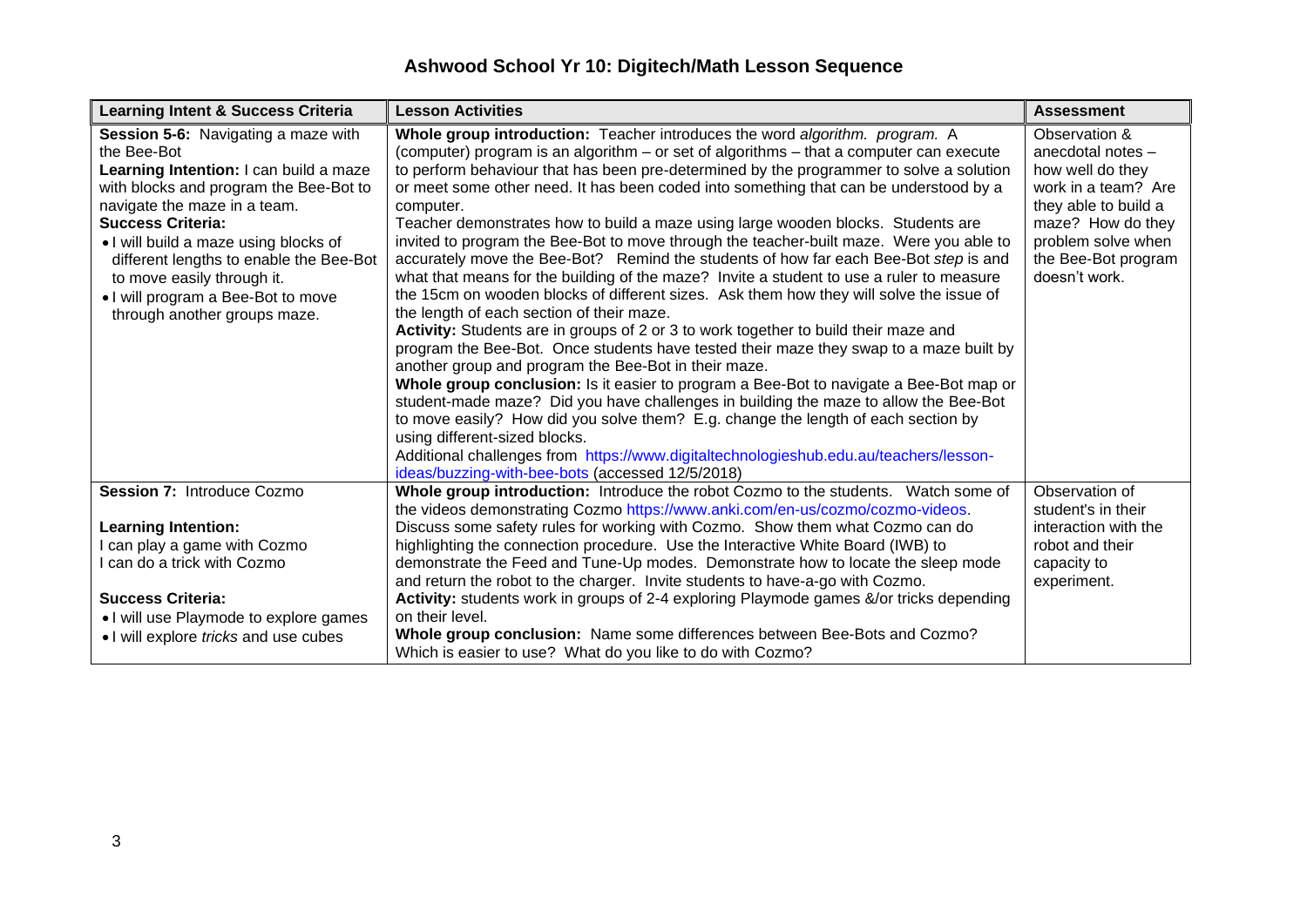| <b>Learning Intent &amp; Success Criteria</b>                                                                                                                                                                                | <b>Lesson Activities</b>                                                                                                                                                                                                                                                                                                                                                                                                                                                                                                                                                                                                                                                                                                                                                                                                                                      | <b>Assessment</b>                                                                                                                                                                                                      |
|------------------------------------------------------------------------------------------------------------------------------------------------------------------------------------------------------------------------------|---------------------------------------------------------------------------------------------------------------------------------------------------------------------------------------------------------------------------------------------------------------------------------------------------------------------------------------------------------------------------------------------------------------------------------------------------------------------------------------------------------------------------------------------------------------------------------------------------------------------------------------------------------------------------------------------------------------------------------------------------------------------------------------------------------------------------------------------------------------|------------------------------------------------------------------------------------------------------------------------------------------------------------------------------------------------------------------------|
| Session 8: More with Cozmo<br><b>Learning Intention:</b><br>I can teach Cozmo to say my name.<br><b>Success Criteria:</b><br>I will record and save my name and face<br>with Cozmo.                                          | Whole group introduction: Review the safety rules generated by the class last week.<br>Invite students to demonstrate to the class how to connect and wake Cozmo. Ask a<br>student to demonstrate a game or trick they experimented with last week. Watch some of<br>the other videos demonstrating Cozmo https://www.anki.com/en-us/cozmo/cozmo-videos.<br>Demonstrate Meet Cozmo enabling Cozmo to scan a face and register the face to the<br>name.<br>Activity: students work in groups of 2-4 recording and scanning their name and face with<br>Cozmo (these are recorded on the iPad). Once complete students can continue their<br>explorations from last week.<br>Whole group conclusion: Why do you think it is useful to have your face and name<br>recorded on Cozmo? Do you think you could trick Cozmo using your face and a different<br>name? | Monitor the capacity<br>of each student to<br>record and scan their<br>name.<br>Monitor the capacity<br>of each student to<br>experiment and<br>explore.                                                               |
| Session 9: What else can Cozmo do?<br><b>Learning Intention:</b><br>I will teach Cozmo how to say my name<br>& other short phrases.<br><b>Success Criteria:</b><br>Cozmo can tell my peers my name.                          | Whole group introduction: Discuss what the students know about Cozmo. What can he<br>do, how does he work? Remind students about the Feed and Tune-Up modes using the<br>IWB. Students are invited to have a turn to demonstrate what they can do with Cozmo to<br>the class. Demonstrate the Discover mode in Cozmo enabling students to type in phrases<br>and/or sentences for Cozmo to say. NB: teacher has some pre-set ask/answer phrases<br>for students to use &/or have joke books available.<br>Activity: Students practise in groups of 2-3.<br>Whole group conclusion: Students demonstrate their Cozmo phrases to their peers.                                                                                                                                                                                                                   | Use a checklist to<br>determine students<br>capacity to be<br>innovative with their<br>phrases/sentences.<br>E.g. work as a group<br>to develop phrases;<br>copy only from book;<br>experiment with<br>different ideas |
| Session 10: Programming tools.<br><b>Learning Intention:</b><br>I will use some of the programming tools<br>in Cozmo<br><b>Success Criteria:</b><br>I can use the programming tools in<br>Cozmo and demonstrate to my peers. | Whole group introduction: Revisit all the things we can do with Cozmo so far with<br>students taking turns to demonstrate their favourite. Discuss the word programming. A<br>program is a set of instructions or a code that you enter in to the computer to make it<br>move or do something. Watch https://www.dkfindout.com/us/computer-coding/what-is-<br>coding/what-is-computer-program/ (accessed 8/12/2018). Demonstrate Discover Mode &<br>Sandbox for Cozmo. N.B: blue = drive options; purple = actions; $pink = animations$ ;<br>yellow = events; orange is control. Start the program with a green flag.<br>Activity: Students practise in groups of 2-3 selecting two to three programming options.<br>Whole group conclusion: Students demonstrate their peers.                                                                                | Use a checklist to<br>determine students<br>capacity to<br>experiment with<br>Cozmo programming                                                                                                                        |